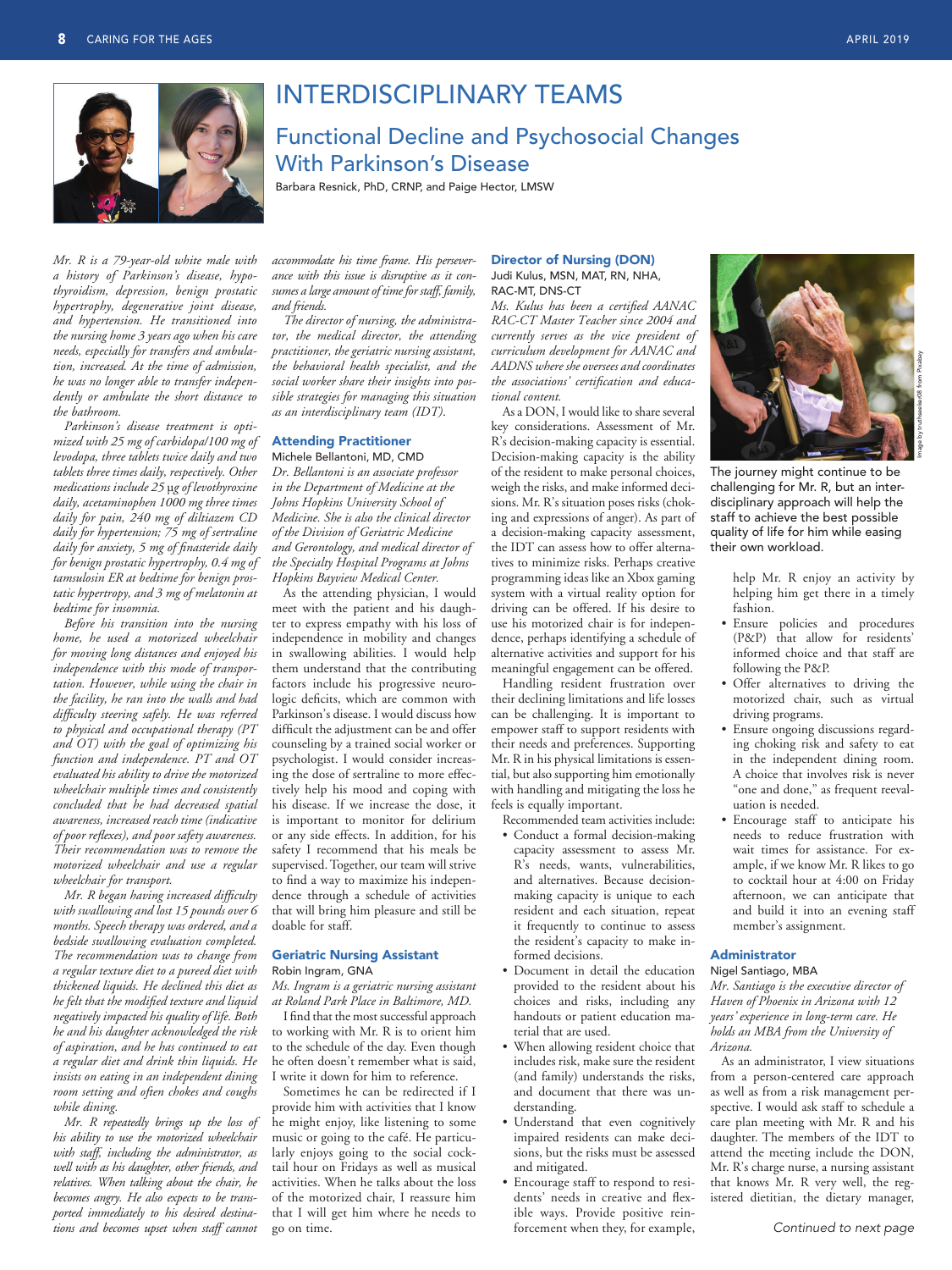#### *Continued from previous page*

the attending physician, the director of social services, speech and physical therapists, and the activities director. The IDT should review Mr. R's treatment goals and advance directives to confirm his wishes for future care. The team can also discuss a referral to restorative dining to determine whether Mr. R. can use adaptive strategies to increase safe dining practices.

At least weekly during the stand-up meeting, I would get an update on Mr. R's situation to ensure that staff are operationalizing the care plan and keeping the documentation up-to-date, and that Mr. R's daughter is being kept apprised of progress. I would ask the staff development coordinator to collaborate with the social worker to organize staff training on working with residents when they decline care or make choices that may not be in their best interest. Coordinating such training also anticipates Phase 3 implementation of the revisions to the Requirements of Participation around residents' rights and facility responsibility, and compliance and ethics.

## *Encourage staff to demonstrate flexibility, compassion, and patience, but also focus on what is realistic.*

#### Behavioral Health Specialist

Lori Nisson, MSW, LCSW *Ms. Nisson is Family & Community Services Director at Banner Alzheimer's Institute/Banner Sun Health Research Institute. She has spent more than 20 years specializing in clinical and leadership positions, serving the needs of patients and families coping with emotional, neurological, and behavioral problems.*

Mr. R appears to be struggling with loss of abilities and possibly loss of control. This anger may be tied to loss and/ or depression. I would recommend that the social worker listen to his perspective and that a current screening for depression, the Patient Health Questionnaire (PHQ-9), be completed. Based on results of this screening, it may be helpful to ask his attending practitioner to consider increasing the dosage of a medication, adding another medication or augmenting the sertraline. Alternatively, a psychiatric consultation may be helpful to comprehensively assess his depression and adjust his medication management for depression or possibly suggest a counseling intervention. It might also be helpful to have staff develop a schedule of times they will be available to assist him with transport. This schedule should be posted in Mr. R's room. If he becomes demanding, staff should firmly but gently redirect him to the schedule.

#### Social Worker Paige Hector, LMSW

*Ms. Hector has over 25 years' experience in post-acute and long-term care settings as a social worker and clinical educator.*

From a social work perspective, I would provide active listening to help Mr. R express his feelings regarding the changes in his health and abilities. I would avoid trying to problem-solve while listening but rather engage in resident-guided discussion using statements like, "It must be so frustrating to not

have the freedom of your electric wheelchair. You're really angry about that." Or, "I hear that this is so difficult. What has been the hardest change for you?" I would try to look beyond the anger to identify other emotions beneath the surface — such as grief, anxiety, or feeling offended, hurt, disrespected, or distrustful. I would acknowledge the losses and helplessness (using whatever emotions that he identifies).

Although Mr. R expresses his anger toward the staff, there may be other

targets of his anger: the Parkinson's disease, his loss of control, his disbelief at where his life is now, or even the medical team who can't "fix" the illness. I would encourage staff to allow him to vent his feelings and frustrations and understand that it is probably not about them. I would make sure that staff feel comfortable maintaining boundaries in the event Mr. R's anger toward them becomes offensive (e.g., foul language). If that

*Continued to next page*



With the support of The John A. Hartford Foundation and GAPNA, the UCLA Alzheimer's and Dementia Care program developed *The Dementia Care Specialist (DCS) Curriculum.* This 22-module online curriculum provides a basic knowledge base for Nurse Practitioners who are looking to advance their expertise in caring for patients with dementia.

> The overall goal of this course is to provide Nurse Practitioners with knowledge necessary to provide high quality dementia care management.

Until September 1, this course is available to GAPNA members at NO cost!

> For access, go to gapna.org/DCS

**9.00 contact hours available**

After September 1: Member Price: \$39.00 Standard Price: \$59.00

CNE accreditation information can be found before learner begins each module of the course.